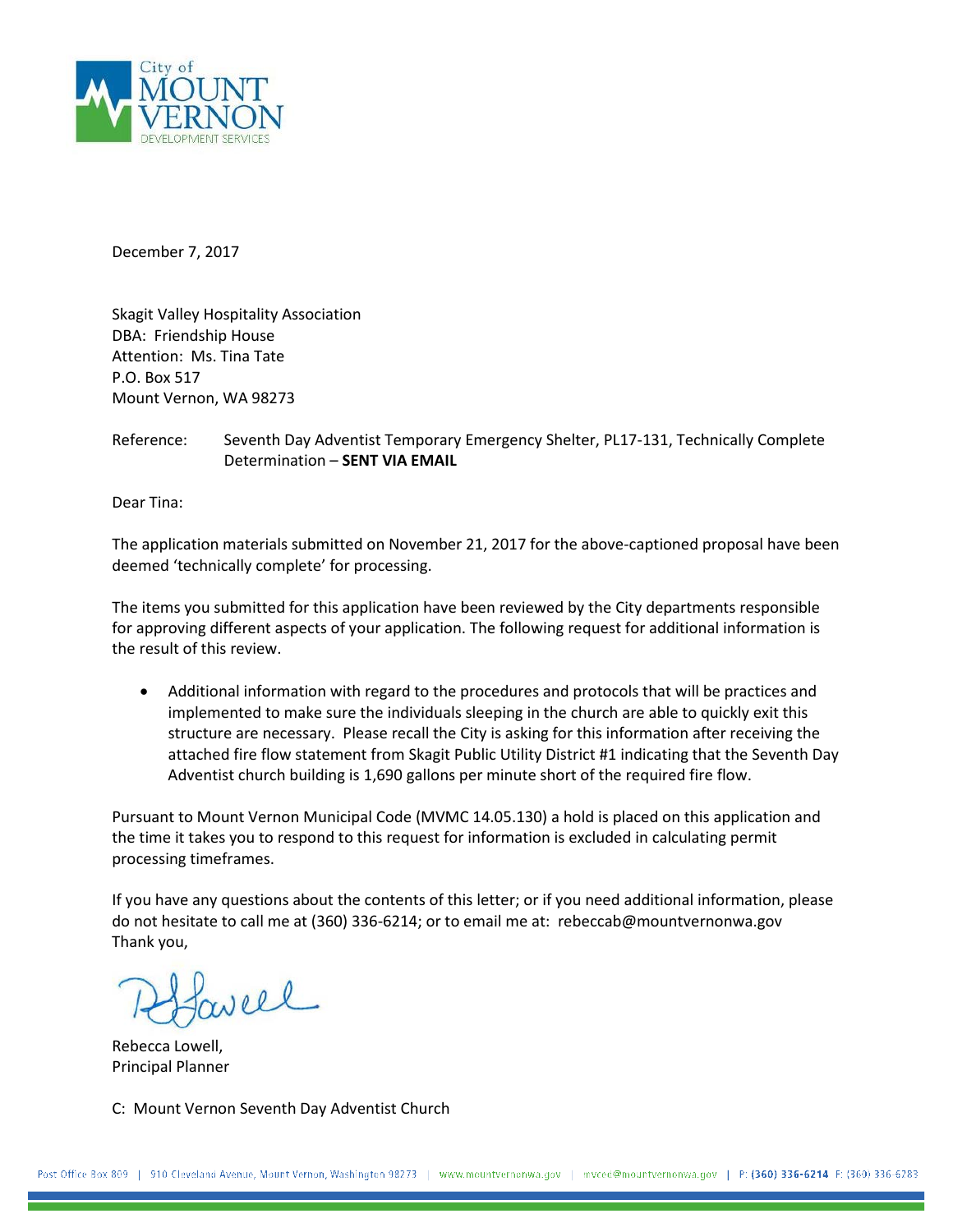# **PUBLIC UTILITY DISTRICT NO. 1 OF SKAGIT COUNTY STATEMENT OF FIRE SUPPRESSION FLOW CAPACITY**

Date: **November 16, 2017**

From: **Chris Shaff, P.E.** Planning Engineer

### Re: **FIRE SUPPRESSION FLOW CAPACITY** at **4520 East College Way**

## **Mount Vernon – P24796 – 7 th Day Adventist Church**

Customer name: **Ann w/ Sonrise Apartments**

#### 1. Definitions:

- Fire Flow. That volumetric water flow available for fire suppression from a water distribution system as measured at a residual pressure of 20 pounds per square inch (psi) at the fire hydrant(s).
- Fire Suppression Flow: That volumetric water flow available from a water distribution system, limited by the District's design criteria in some way, resulting in a residual pressure greater than 20 psi at the fire hydrant(s).
- 2. The District has performed a hydraulic analysis of the District's existing water distribution system to determine its capacity, and what improvements would be required (if any), to support fire suppression flows for the referenced project. The analysis was performed by District staff using

[**X**] a computer-generated hydraulic model of the distribution system

[ ] manual hydraulic calculations

assuming peak hour water demands, a fully functional distribution system, and a fire suppression flow of **3,750** gpm, based on the Fire Marshal's requirements and/or Skagit County Coordinated Water System Plan Regional Supplement minimum flow requirements. Actual flows and pressures may vary from the flows and pressures projected here depending on the combination of actual domestic flow demands, actual fire suppression flow demands, and the condition of the distribution system at the time of review.

- 3. The analysis indicates that, under the stated conditions:
	- a. the static pressure **at the FH at P24796** can be expected to be **68.8** psi.
	- b. the existing distribution system can be expected to support **2,060** gpm fire suppression flow from an existing Fire Hydrant located **at P24796** at a residual pressure of **66.5** psi. This flow:
		- [ ] meets the desired flow quantity in full compliance with District waterline-sizing design requirements.
		- [ ] is limited by District pressure design requirements (20 psi at all points within the distribution system).
		- [**X**] is limited by District water velocity design requirements of (select one):
			- [ ] 8 fps in the distribution waterline
			- [**X**] 10 fps in the **8-inch Ductile Iron** distribution waterline

### **At P24796**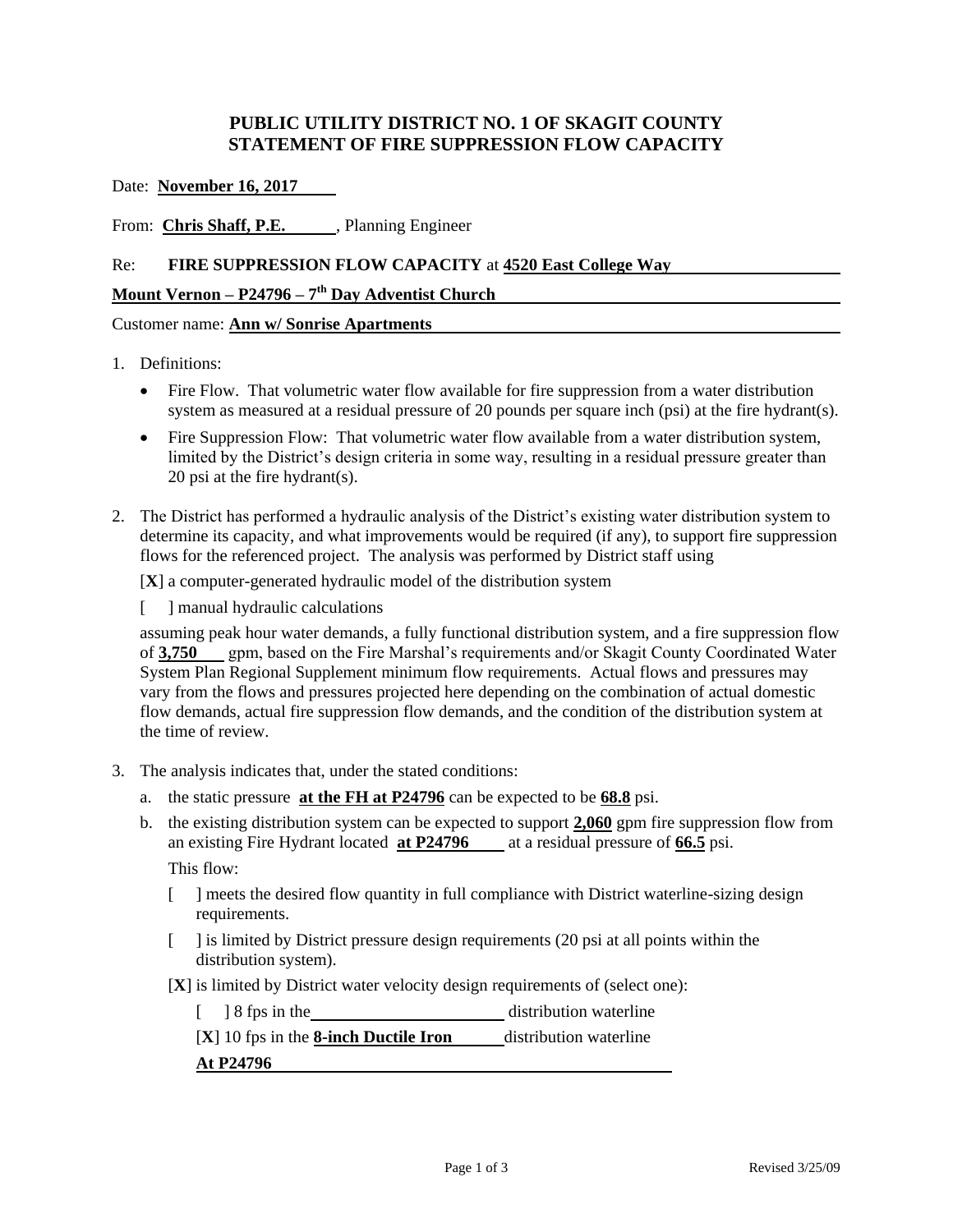### **STATEMENT OF FIRE SUPPRESSION FLOW CAPACITY FOR:**

**Mount Vernon – P24796 Date: November 16, 2017**

- 4. The existing infrastructure is:
	- a. [**X**] adequate to support **2,060 gpm** fire suppression flow without further improvements to the water system. **Verify with the fire marshal the requirement for fire suppression flow.**
	- b. [**X**] not rated by the District to safely deliver the desired fire suppression flow per the District's required criteria. Additional analyses indicate that to attain the required flow, the existing distribution system must be improved by implementing **ONE** the following Improvements: **Replace approx.. 40 LF of 8-inch Ductile Iron pipe w/ 12-inch D.I. at P24796 at the PRV vault to the fire hydrant.**

Once these Improvements are incorporated into the existing distribution system, the Customer can expect the upgraded distribution system to have the capacity to provide **3,785** gpm fire suppression flow at **66.5** psi residual pressure, in full conformance with all District waterline-sizing design requirements.

5. If Block 4.b is checked above and the Improvements are NOT constructed, the existing distribution system might be expected to support **3,785** gpm Fire Flow from the fire hydrant located at **P24796** at a residual pressure of **65.7** psi.

**HOWEVER**: The Fire Flow indicated in paragraph 5 above would result in water velocity in excess of **20.0** fps in the waterline(s), could result in catastrophic failure of the waterline(s) due to surge pressures, would violate the District's development regulations (design requirements) and is in no way endorsed by the District. By allowing the proposal to proceed without replacing the length(s) of waterline indicated above, against the policies and over the objection of the District, the Fire Marshal and his/her governing body is assuming the liability for actual and consequential damages arising from the failure of the water pipelines in that area under Fire Flow conditions at the proposed site.

### 6. In Summary:

- [**X**] static pressure is **68.8** psi.
- [**X**] the existing infrastructure can support **2,060** gpm fire suppression flow at **66.5** psi residual.
- [**X**] water system improvements are addressed above.

[**X**] Fire Flow at 20 psi cannot be achieved at that site without violating District regulations and transferring the associated liability to [**X**] the City of **Mount Vernon** [ ] Skagit County.

[ ] Attached pages (qty: )

Copy to:

Project File (CO )

- [ ] Customer
- [ ] Engineer
- [ ] Fire Marshal (please acknowledge receipt below and return a copy to the District.) Receipt acknowledged by Fire Marshal:

PRINTED NAME SIGNATURE